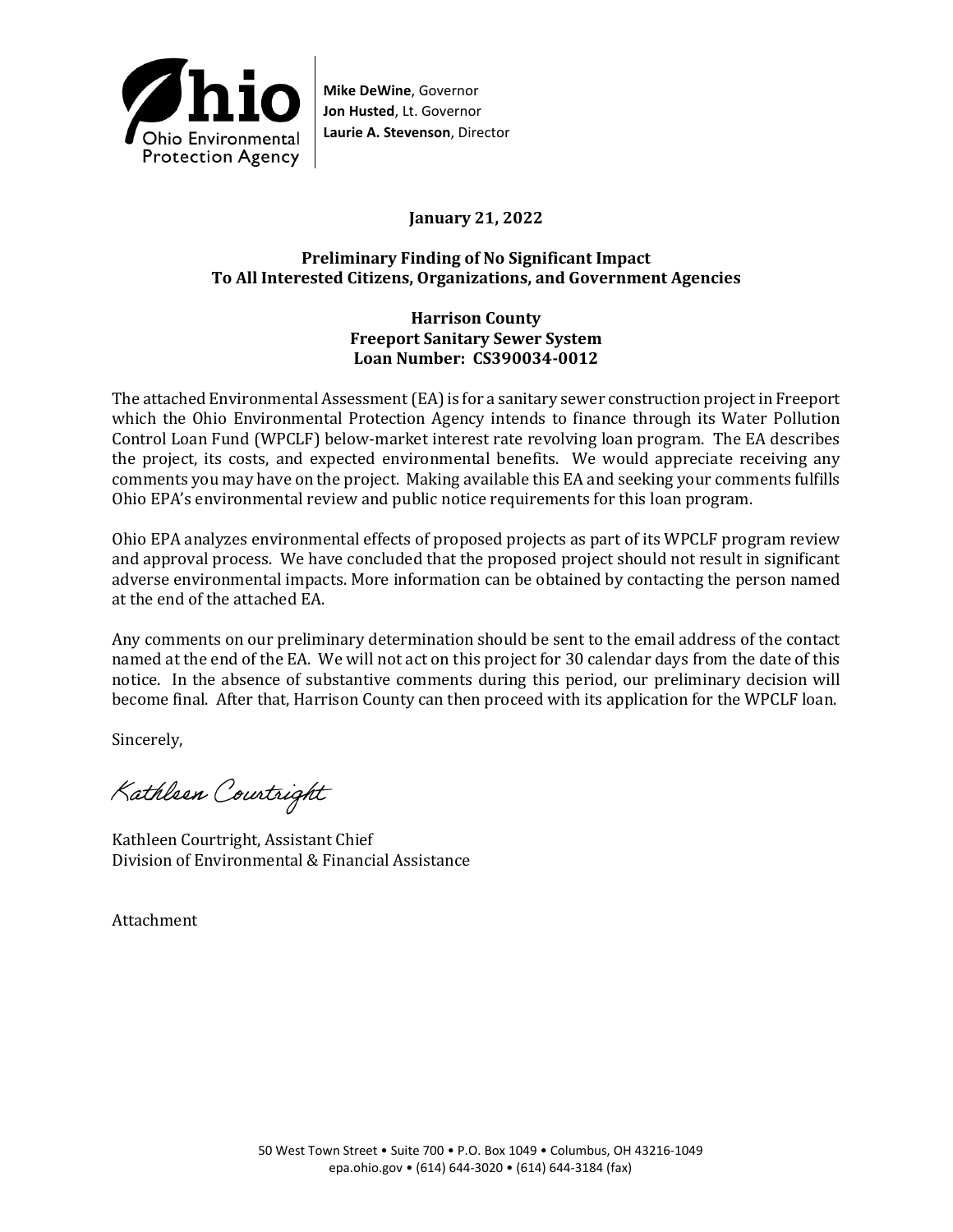#### **ENVIRONMENTAL ASSESSMENT**

### **Project Identification**

Project: Freeport Sanitary Sewer System

Applicant: Board of Harrison County Commissioners 100 West Market Street Cadiz, OH 43907

Loan Number: CS390034-0012



**Figure 1. Harrison County**

### **Project Summary**

Harrison County (Figure 1) has requested funding from the Ohio Water Pollution Control Loan Fund (WPCLF) to finance the Freeport Sanitary Sewer System project. This project is intended to provide a new sewer system to the Village of Freeport to replace existing household sewage treatment systems (HSTS) and three package plants.

The proposed project would eliminate the discharge of raw sewage associated with unpermitted septic system connections, assist with bringing the Village of Freeport into compliance with the Ohio EPA's water quality effluent requirements, and provide system capacity to allow for growth.

### **History & Existing Conditions**

The Village of Freeport is located in western Harrison County. Currently, it has no existing sanitary sewer collection system or centralized treatment facilities. Instead, wastewater is managed through individual septic systems and three limited-capacity package plants that serve the Steele Crest Apartments, Freeport Press, and the Freeport RV Park.

On December 8, 2016, Ohio EPA issued the Village of Freeport a Notice of Violation (NOV) for confirmed raw sewage contamination in the storm sewers as a result of failing septic systems and unpermitted connections. The storm sewers ultimately flow to Stillwater Creek, which has an aquatic life use of warmwater habitat. Ohio EPA testing has revealed the creek to likely be impaired by the sanitary sewage.

While the project service area is the corporation limits of the village, during the design process several properties within the limits were excluded from sanitary service due to distance (greater than 200 feet from the proposed sewers), and the cost of extending a sewer to include them being prohibitive. This decision was approved by both the Ohio EPA and the health department.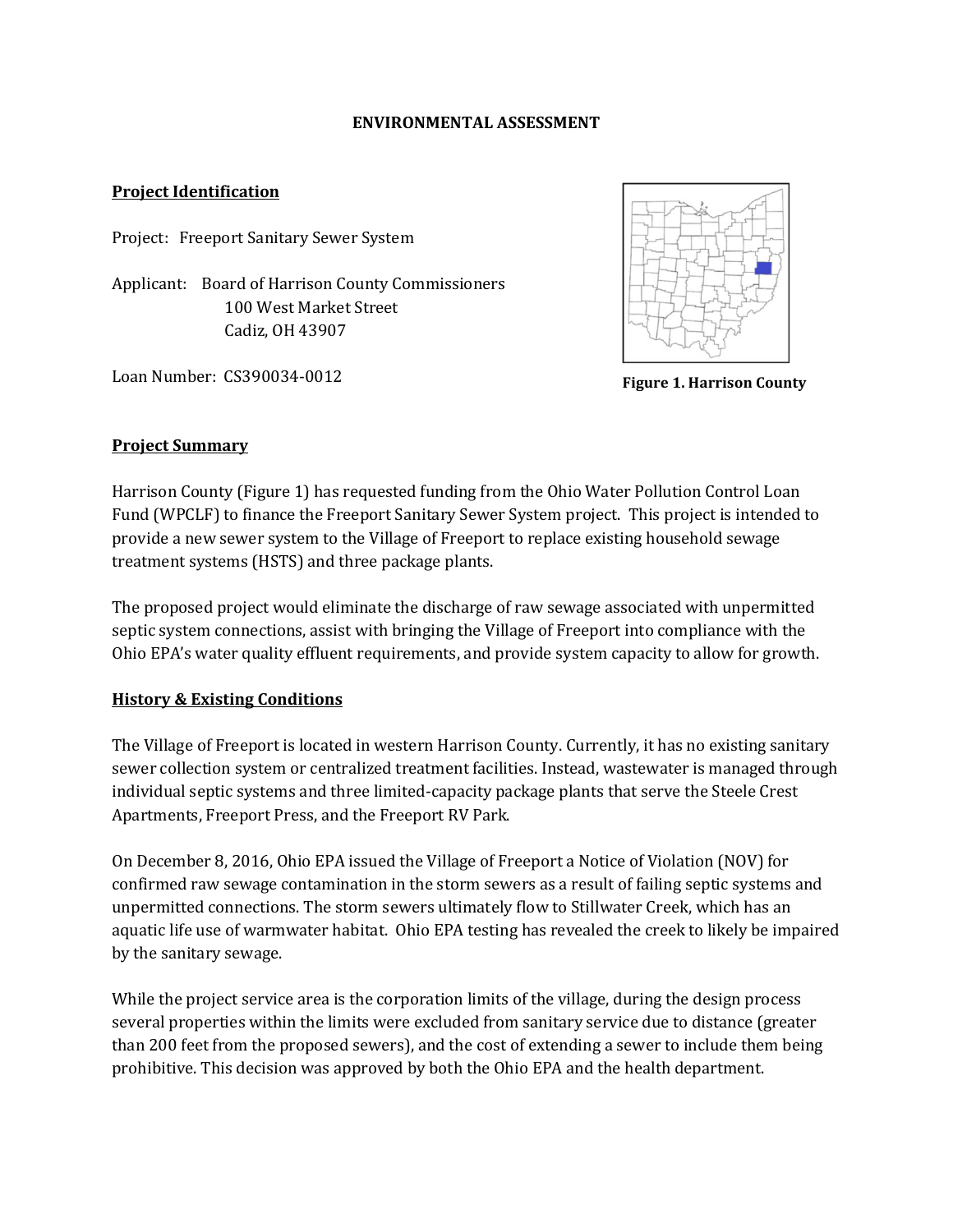# **Population and Flow Projections**

According to the U.S. Census Bureau 2014-2018 American Community Statistics, the population estimate for the Village of Freeport is 374. The project's 2020 Freeport Sanitary Improvements Preliminary Engineering Report completed by Hull and Associates, Inc. shows modest 3% growth per decade for Freeport from 2020 through 2050 for the purpose of sanitary sewer service planning.

This population projection puts the population of Freeport at roughly 397 persons in 2050. This yields a projection of 75,100 gallons per day (gpd) average wastewater flow and 342,100 gpd peakhourly wastewater flow for the village. This projection was used in the design of the new sanitary sewer system and wastewater treatment plant.

## **Alternatives**

Four feasible alternatives for wastewater treatment and two for collection were considered for this project. Because threats to human health and water quality from failing HSTS would continue and Freeport could face further legal action from Ohio EPA, doing nothing, the "no-action" alternative, is not feasible.

The feasible treatment alternatives seriously considered were the MBR package plant, the standard package plant, the below-grade SBR package plant, and the aerated lagoon with spray irrigation system. The other alternatives were eliminated due to high costs and/or unfeasible permitting requirements. Of these four remaining alternatives, the MBR package plant, the SBR package plant, and the aerated lagoon were ultimately rejected due to high costs and uncertainties surrounding ease of operation and reliability.

Two alternatives for the collection system were conventional gravity sewer and a low-pressure grinder pump system. The low-pressure grinder pump system was rejected due to higher operational costs and staffing needed. Ultimately, the varied terrain showed that a combination of conventional gravity and low-pressure sewers was most cost effective.

## **Selected Alternative**

The selected alternative includes the construction of a 75,000-gallon-per-day extended aeration treatment plant and a conventional gravity sewer collection system with spans of low-pressure sewer dictated by local terrain in Freeport (Figure 2). The collection system will consist of approximately 9,410 linear feet (lf) of small-diameter pipe for low-pressure sewer, 850 lf of 4-inch PVC force main, 17,200 lf of 8-inch PVC sanitary sewer, 57 standard sanitary manholes, 8,160 lf of 6-inch service connection laterals that will connect to about 104 homes, 26 1-HP simplex grinder pumps; 13 residential electrical panel upgrades, one lift station, 7,700 square yards pavement repair, and site restoration.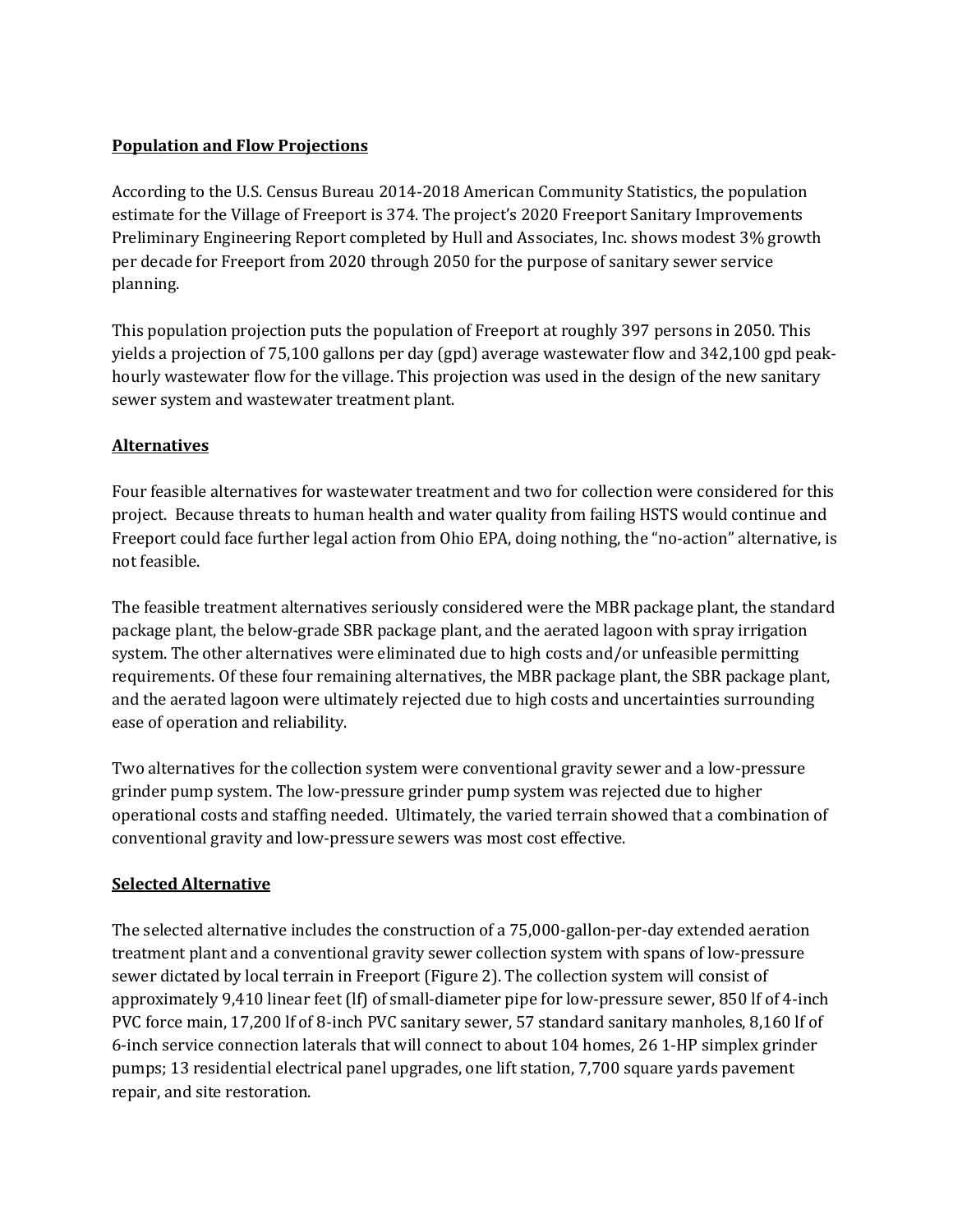This combination of wastewater treatment and collection system options was selected due to lower costs and relative ease of operation and reliability. A standard package plant like the one described here has been successfully installed nearby in Guernsey County, which provides opportunities for technical training for staff prior to start up and offers confidence that the system can reliably operate under local conditions.

The project will take place primarily in previously disturbed areas. The sanitary sewer collection system lines will be located along road rights-of-way within the Village of Freeport. The proposed wastewater treatment plant area consists of a vacant former railroad bed that has been severely disturbed by previous activities. Approximately 0.5 acres of land will be cleared in conjunction with the construction of said plant and its associated discharge pipe/outfall to Stillwater Creek, however no significant long-term impacts to terrestrial habitat are anticipated to occur. Additionally, all three existing package plants will be abandoned in place, and the users will be required to connect to the new system.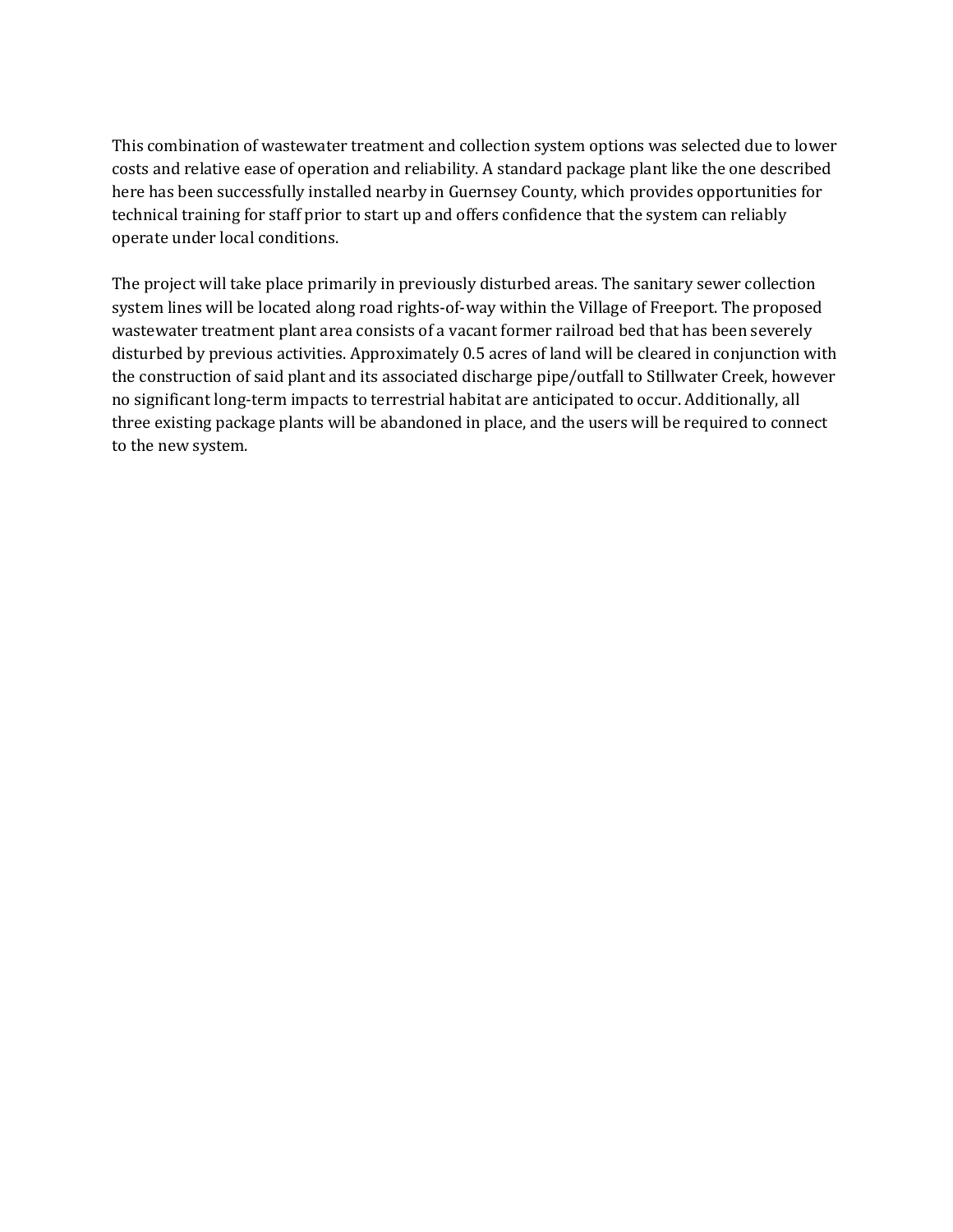

**Figure 2. Aerial view of Freeport in Harrison County**

### **Implementation**

The estimated overall project cost is \$9,595,000. Harrison County's financing package includes \$3,700,000 from a state infrastructure grant, \$250,000 from the Ohio Water Development Authority (OWDA), \$750,000 from the Community Development Block Grant program (CDBG), and \$1,000,000 from the Army Corps Section 594 program. Harrison County is eligible to receive up to \$4,000,000 of WPCLF principal forgiveness, a loan that does not need to be repaid. Using WPCLF principal forgiveness, Harrison County could save approximately \$5,419,000 compared to the current market rate.

Construction will start upon award of the loan and will be completed in approximately 18 months.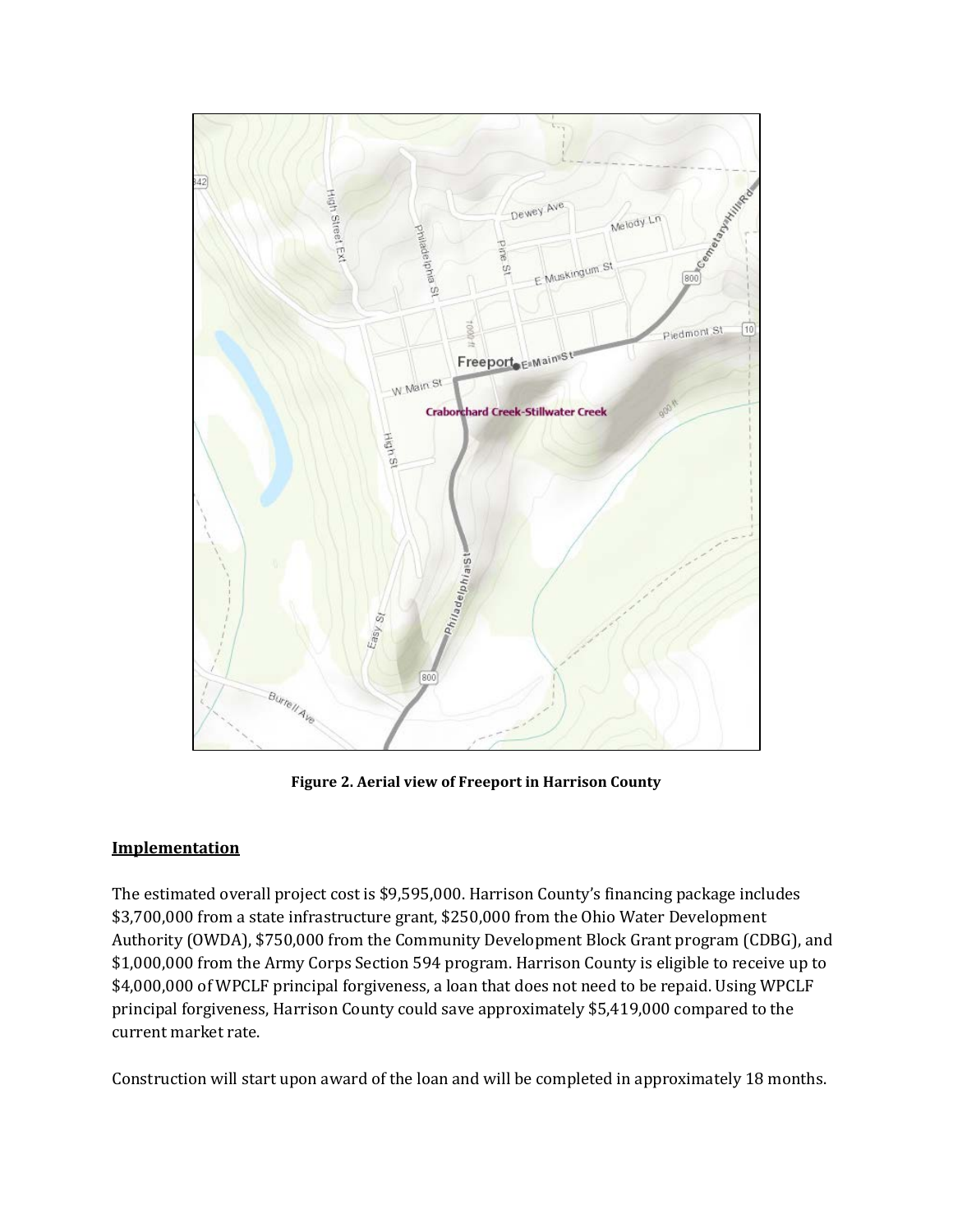#### **Public Participation**

This project has been developed with regular community communication and formally presented in two CDBG public meetings required for CDBG funding, held April 7 and April 14, 2021, at 6:00 PM at the Catholic church in Freeport. The primary comments from the attendees within these meetings pertained to the sewer bill and the few properties that are not going to be served by the sewer system. There will be a public notice period of 30 days associated with CDBG. The project requires easement from eight property owners, coordinated with direct communications.

Ohio EPA is unaware of opposition to or controversy about the project. Ohio EPA will make a copy of this document available to the public on its web page [\(https://epa.ohio.gov/wps/portal/gov/epa/divisions-and-offices/environmental-financial](https://epa.ohio.gov/wps/portal/gov/epa/divisions-and-offices/environmental-financial-assistance/announcements)[assistance/announcements\)](https://epa.ohio.gov/wps/portal/gov/epa/divisions-and-offices/environmental-financial-assistance/announcements) and will provide it on request to interested parties.

The following agencies reviewed this project's planning information:

Ohio Environmental Protection Agency State Historic Preservation Office Ohio Department of Natural Resources U.S. Army Corps of Engineers U.S. Fish and Wildlife Service

None of the review agencies opposes the project.

### **Environmental Impacts**

This project could directly affect environmental features. Because the project is designed to provide sanitary sewers and centralized wastewater treatment in the Village of Freeport and provide no additional capacity in the proposed system for significant growth, the project is not expected to lead to new development or associated indirect or cumulative impacts.

Proposed construction of sewers and a new wastewater treatment plant (WWTP) will not alter major landforms because the sewer system will be underground and the WWTP will be built within a vacant former railroad bed that has been severely disturbed by previous activities.

Part of the proposed project is within the regulatory floodplain. Specifically, the sanitary sewers along Burrell Avenue and the discharge pipe/outfall structure associated with the WWTP would be located within the floodplain of Stillwater Creek. This area is described as Zone A, 1% annual chance flood hazard. The remaining project components would be located in an area of minimal flood hazard, which is described as Zone X. No above-ground buildings would be placed within the floodplain and underground infrastructure such as sewer lines are expected to have no adverse impact to the floodplain as they would be buried and result in no change in grade or elevation. A Flood Hazard Area Development Permit will be acquired by the village prior to construction activities.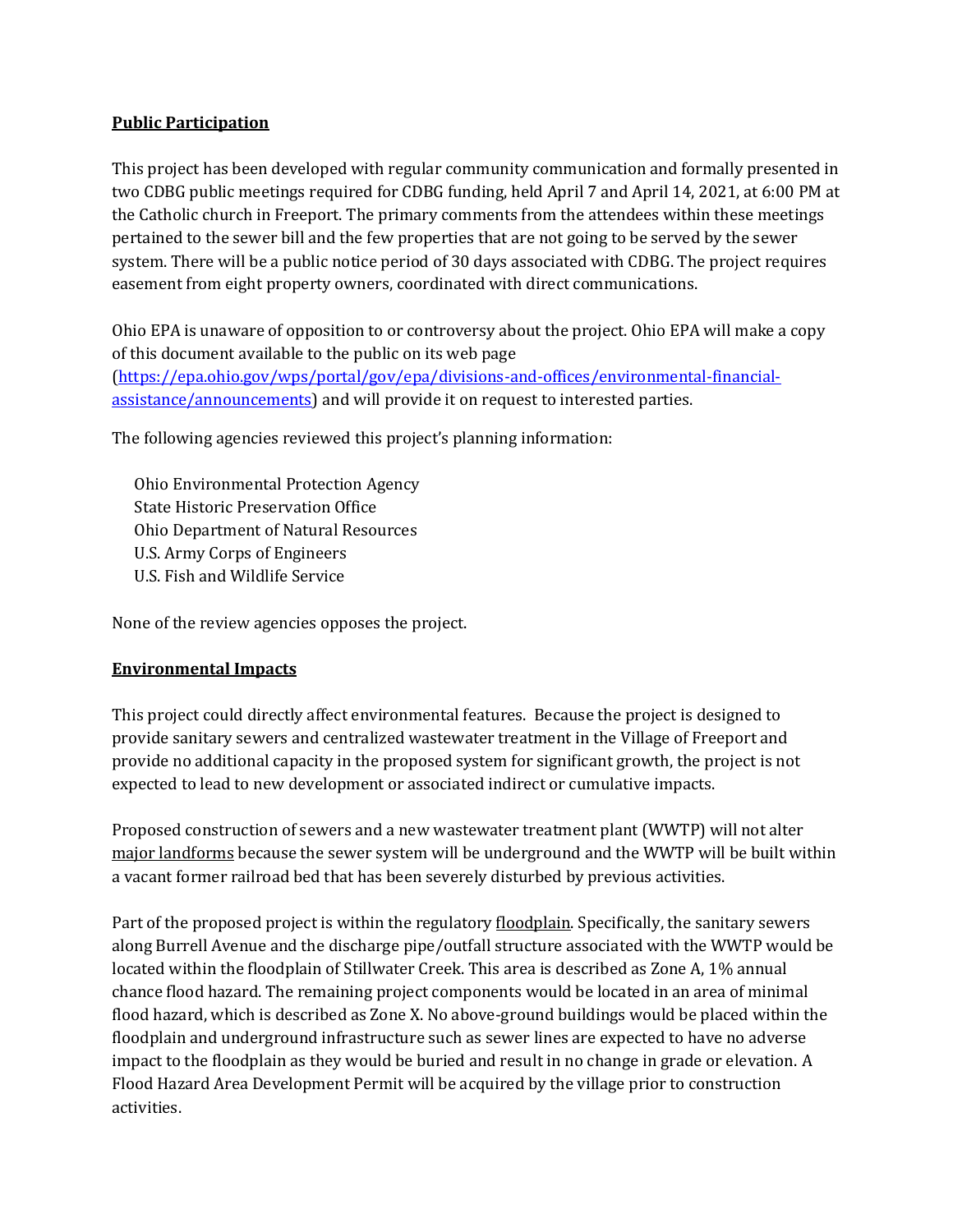The project area includes the surface water resource and aquatic habitat of Stillwater Creek. The proposed project would involve minor surface water impacts to Stillwater Creek for the construction of the discharge outfall structure associated with the WWTP. As designed, the outfall would be placed above the Ordinary High-Water Mark (OHWM) of Stillwater Creek; however, riprap would be placed below the OHWM in order to protect the area from erosion. In order to minimize impacts to aquatic species, no in-water work will occur within Stillwater Creek from April 15 to June 30. In addition, the project contract includes best management practices (BMPs) to prevent runoff and erosion downstream of construction areas.

A surface water delineation report completed in July 2020 identified 0.14 acres of one emergent wetland within the project area. This wetland consists of palustrine, emergent habitat and is considered a Category 1 wetland as evaluated under the Ohio Rapid Assessment Method for Wetlands (ORAM). Temporary impacts may include increased sedimentation during construction; however, temporary impacts are expected to be minimal due to the use of BMPs to minimize sediment entering the wetland area. Therefore, no long-term, adverse impacts to wetlands are expected.

No wild and scenic rivers or coastal zones are within the project area. Additionally, shallow excavation as necessary for project construction is unlikely to require dewatering that could affect ground water or the safety of drinking water. The Village of Freeport owns and operates their own public drinking water system.

No important terrestrial habitats are in the project area. Construction will occur primarily in previously disturbed areas, including road rights-of-way, meaning that no agricultural land will be affected. Construction activities require a limited amount of grass and vegetation removal; however, impacts to vegetation are expected to be minimal and temporary. Disturbed areas will be returned to pre-construction conditions upon completion of construction activities. Approximately 0.5 acre of land will be cleared for construction of the WWTP and associated discharge pipe/outfall. The majority of this area includes brush; however, limited tree clearing is required and will be limited to those that are necessary for the project and only occur between October 1<sup>st</sup> and March  $31<sup>st</sup>$  to avoid impacts to federally threatened or endangered species of bats. Based on this information, the United States Fish and Wildlife Service stated in an email dated March 22, 2021, that the project may affect but is not likely to adversely affect the Indiana bat and northern longeared bat. Only minor impacts to existing vegetation during construction are anticipated to occur. The only change in land use that will occur is within the abandoned railroad bed, which will be the site of the new WWTP.

The project area in Harrison County meets standards for the six regulated air pollutants (carbon monoxide, sulfur dioxide, nitrogen oxide, lead, particulate matter, and ozone). Neither construction nor operation of the proposed WWTP will add significant air pollutants. Contractors will ensure fugitive dust is minimized during construction by applying water or other environmentally benign dust suppressants. The local air pollution contribution by construction vehicles will be temporary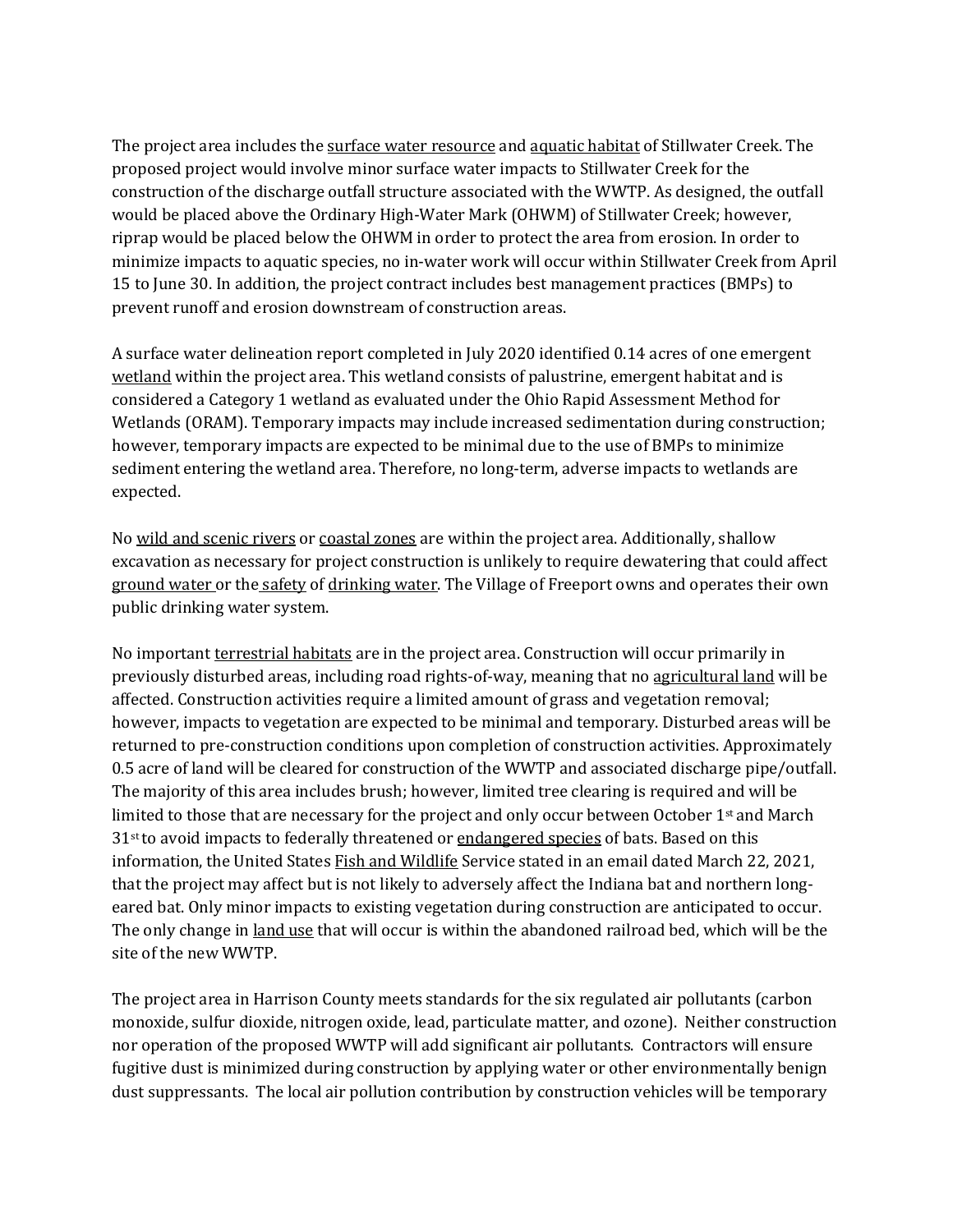and similar to that of vehicles regularly transiting the construction area. For these reasons, the project should have no significant adverse short-term or long-term impacts on local air quality.

Construction noise will be locally audible and similar to that of farm equipment and other small machinery used in the local area. Construction will involve excavation in road rights-of-way. Temporary disruption to local traffic will be controlled by use of standard measures (barricades, detours, signs, barrels, flaggers) to ensure safety. Trenches will be covered or filled at the end of each workday to help protect public safety. After construction is complete and road surfaces replaced and lawns restored, local aesthetics will be little changed from pre-construction conditions. Septic odors that may have been evident for years will be eliminated. For these reasons, this project will result in no significant adverse short- or long-term impacts to noise, traffic, safety, odors, or aesthetics are expected due to this project.

After construction is complete, this project will require modest amounts of electricity to operate the grinder pumps and lift station and to operate the WWTP and will have no adverse effect on local or regional energy supplies.

The State Historic Preservation Office concurred with the review determination that this project will not cause a significant adverse effect to properties listed or eligible for listing in the National Register of Historic Places (cultural resources). In the event of archaeological finds during construction, Ohio Revised Code Section 149.53 requires contractors and subcontractors to notify the State Historic Preservation Office of any archaeological discoveries in the project area, and to cooperate with the Office in archaeological and historic surveys and salvage efforts when appropriate. Work will not resume until a survey of the find and a determination of its value and effect has been made, and Ohio EPA authorizes work to continue.

This project will have some impact on the <u>local economy</u>, stemming both from one-time costs and new monthly sewer bills. The Freeport sewer system will become part of the Harrison County Water & Sewer District (HCWSD) that owns and operates several wastewater utilities in other areas of the county. The Board of Harrison County Commissioners passed an ordinance establishing a bill of \$40 per month starting in June 2020 in order to generate revenue to repay the loan. The projected monthly sewer bill for residents is \$64. There will be a tap fee of \$1,500 for each household to hook up to the new system. The on-lot cost (demolition of the septic tank and construction of the lateral) will vary depending on the length of the lateral required to the home and quote received from contractors but should range between \$5,000 and \$7,000. Low to moderate income homeowners may have the cost of connection covered by CDBG-Residential Public Infrastructure Grant funds. The qualification process for this program will occur as the project nears substantial completion. There will be up to \$200,000 available for eligible homeowners.